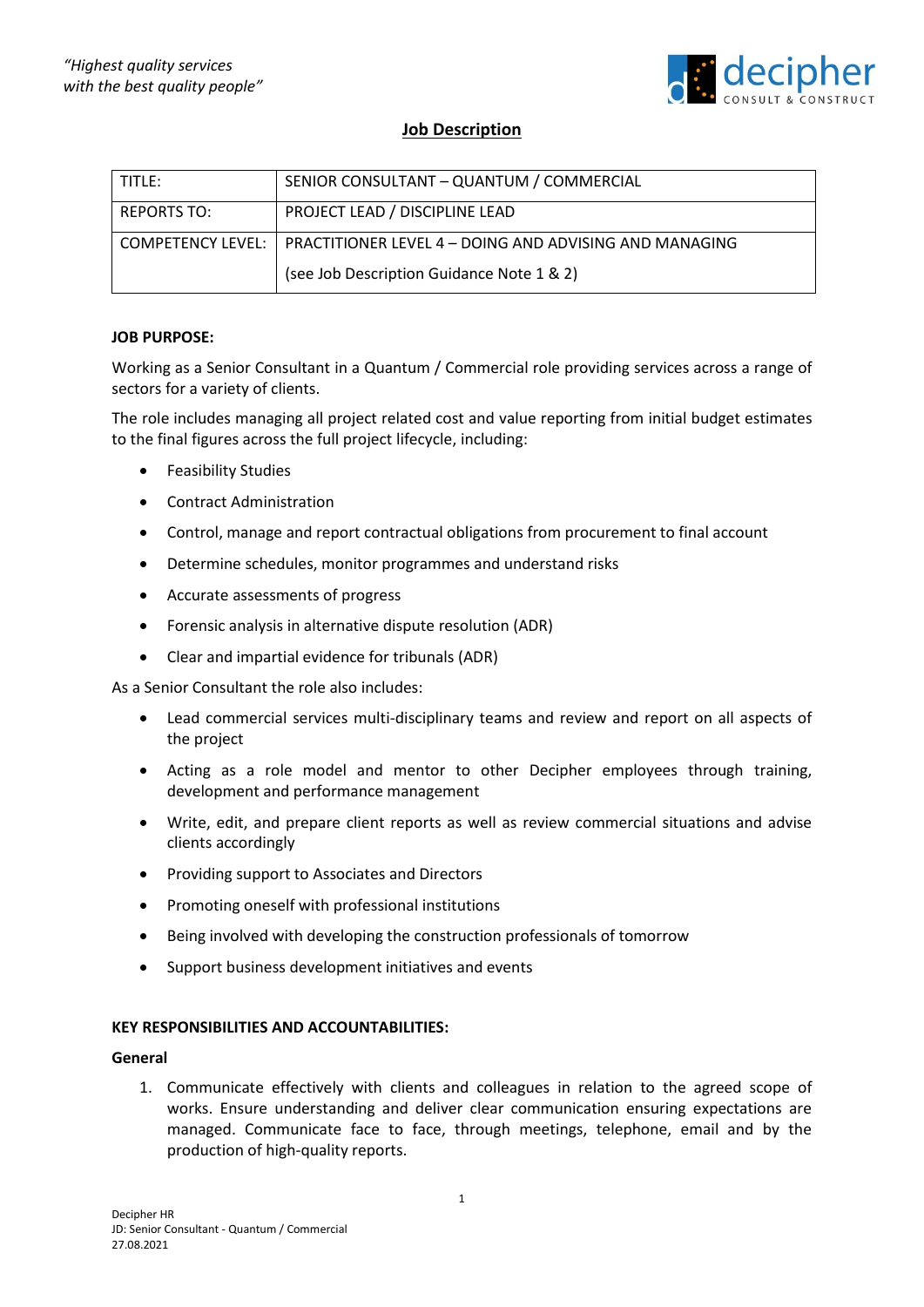

- 2. Manage information in a variety of formats in a disciplined and accurate manner. Comply with the company's Quality Management System (under development) and deadline requirements.
- 3. Maintain Decipher timesheet (updated daily).
- 4. Uphold the Decipher Way and company Core Values in dealings with clients, colleagues and external stakeholders.
- 5. Network externally and identify business development opportunities.

# **Health & Safety**

- 6. Comply with company and client health and safety policies and procedures.
- 7. Comply with site PPE requirements.
- 8. Ensure project budgets allow adequate costs for health and safety management of programme activities.

## **Functional**

#### Measurement

- 9. Excellent knowledge of various measurement rules; quantify and describe elements and produce a full Bill of Quantities or a Schedule of Builders Quantities.
- 10. Competently perform measurement functions from drawings or site measurements.

## Cost Planning

- 11. Competently produce a Level 1, 2 and 3 Cost Plan.
- 12. Excellent knowledge of construction methods and materials.

## Cost Reporting

- 13. Lead the tender process including formal tender enquiry documents, analyse tender returns and report on same.
- 14. Produce detailed and coherent documents and reports, prepare and issue technical reports, evaluate information produced by others and critique and report on same.

## Contract Administration

- 15. Competently price variations with and without contract rates and prepare final accounts.
- 16. Competently prepare and issue payment notification; valuations, applications, payment and pay less notices.
- 17. Competently prepare cost/value reports (CVR) and cash flow projections.
- 18. Appreciate costs throughout the life cycle of a project. Responsible for estimating and cost planning to include producing and presenting the final cost plan.
- 19. Competently check costs, conduct valuations, analyse final account figures.
- 20. Excellent understanding of the building process, cost implications of design decisions and specifications.
- 21. Excellent knowledge of contract terms. Be able to appraise terms and conditions and draft and amend contract documents.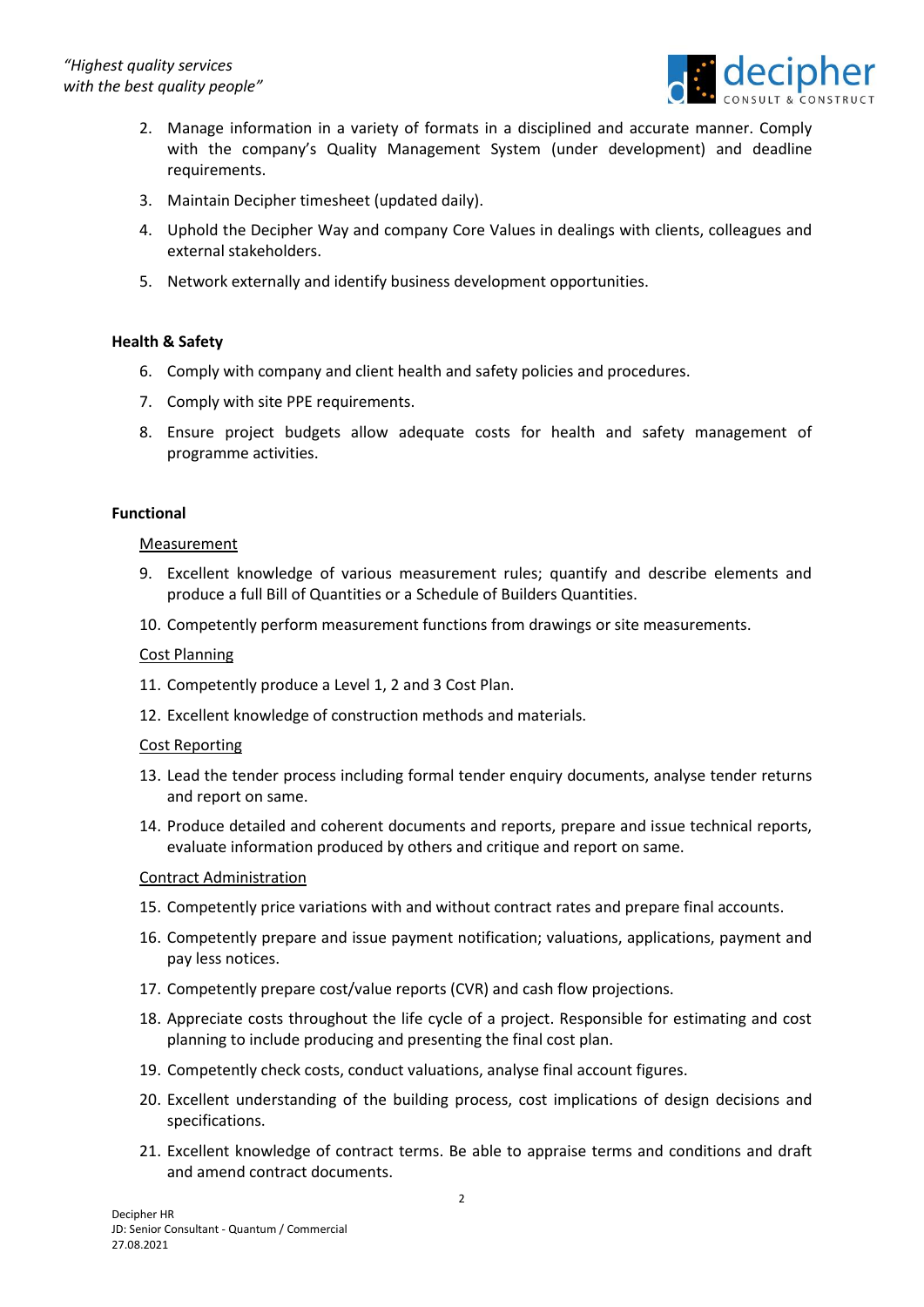

- 22. Excellent knowledge of different types of contract and contract administration.
- 23. Excellent knowledge of different forms of contract including NEC and JCT and be able to provide advice to others.
- 24. Provide advice to clients to allow them to make reasoned decisions.
- 25. Responsible for commercial management of varying sizes of projects.

## ADR

- 26. Excellent understanding of delay analysis techniques.
- 27. Excellent knowledge of the impact of change, delay and disruption upon a project cost.
- 28. Excellent knowledge of construction law; produce narratives, analyse quantum and produce expert reports. Provide information to clients with regards to matters in dispute.
- 29. Ability to produce high quality quantum reports and claims for issue externally.

#### Internal Decipher

- 30. Maintain control of Decipher project costs and work with Discipline Lead / Project Lead on the budgeting of commissions.
- 31. Provide commercial and contractual information to the Project Lead.
- 32. Ensure knowledge and skills are passed on to other colleagues by way of formal best practice sharing and developing mentoring programmes.
- 33. Work with Associate Consultant Commercial & Quantum to assist with the implementation of training and development as identified on colleagues Personal Development Plans.
- 34. Work with, and provide support to, the Administration team (including HR and Finance) to ensure required documentation and information is provided.
- 35. Provide sound, professional advice to clients and colleagues across the full extent of your ability and knowledge, to enable them to make considered decisions.
- 36. Be an expert in your technical area of expertise to both clients and colleagues.
- 37. Develop and maintain client relationships to ensure project work is successfully won by the company and leads to repeat work.

## **Authority**

- 38. Directly responsible to a client for projects of varying sizes, including large scale.
- 39. Lead client facing team and provide support and direction to Graduate Consultants, Consultants, Senior Consultants, Associate Consultants, and elsewhere as required.
- 40. Report to Associate Consultants as directed.
- 41. Act as a role model and mentor to other Decipher employees and external professionals, taking active steps to promote professional standards.

#### **Self-Development**

42. Maintain and develop computer literacy skills; including specialist software and Microsoft Office.